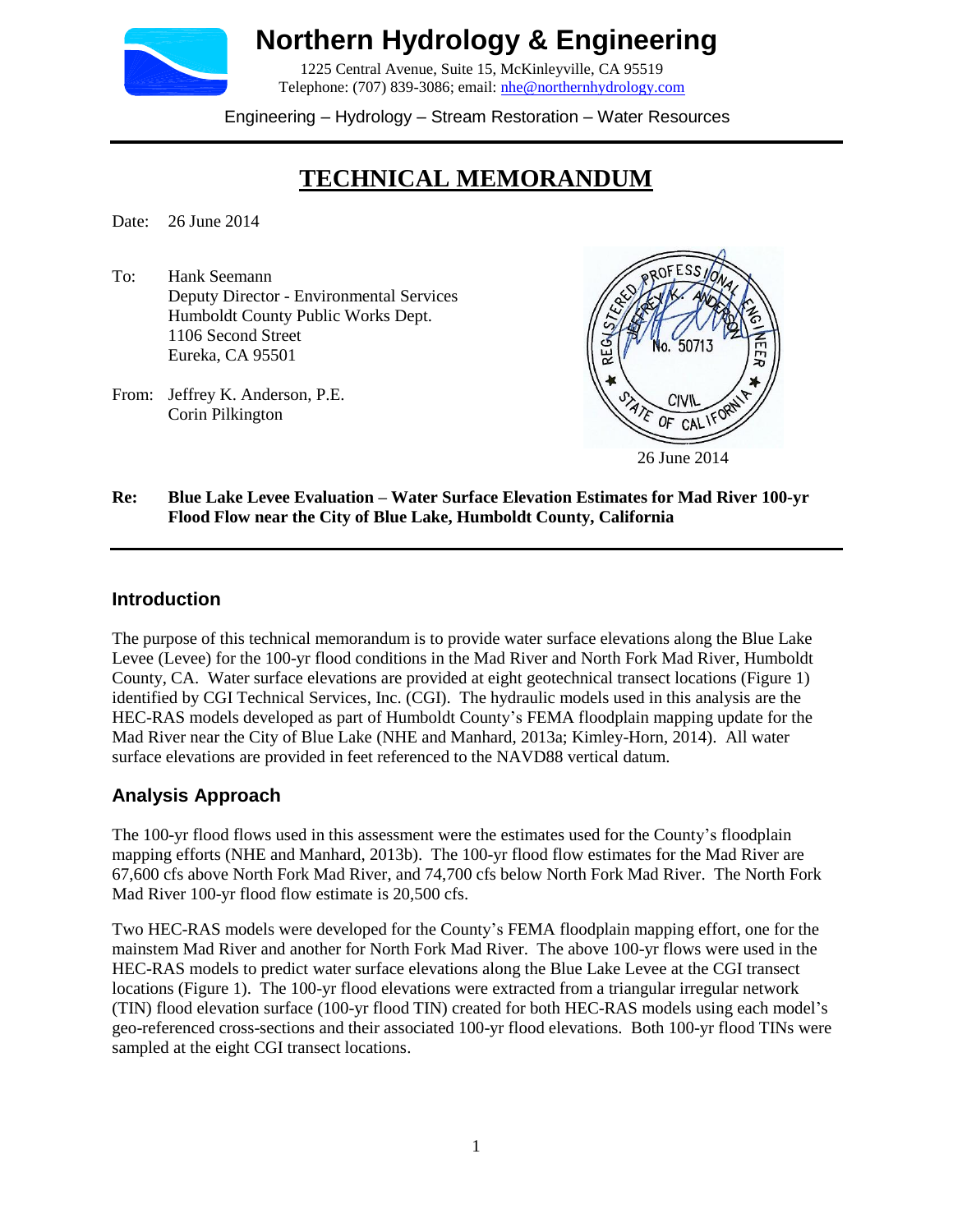## **Water Surface Elevations**

The maximum water surface elevations for the 100-yr flood flow at the CGI transects (Figure 1) are summarized in Table 1, and represent the values that should be used in the geotechnical evaluation of the Levee. Table 1 also presents the typical levee crest elevation at each transect based on LiDAR data collected in November 2011 for the County's FEMA floodplain mapping update, and the associated levee freeboard (levee elevation minus water surface elevation).

Table 2 provides the 100-yr flood elevations for the CGI transects from both the Mad River and North Fork Mad River HEC-RAS model predictions.

#### **References**

Kimley-Horn & Associates, Inc. 2014. Floodplain mapping for Mad River, Humboldt County, California. Prepared for Humboldt County Public Works Department, dated May 2014.

Northern Hydrology and Engineering (NHE) and Manhard Consulting (Manhard). 2013a. Hydraulic analysis for Mad River near the City of Blue Lake, Humboldt County, California. Prepared for Humboldt County Public Works Department, draft dated 21 May 2013.

Northern Hydrology and Engineering (NHE) and Manhard Consulting (Manhard). 2013b. Hydrologic analysis for Mad River near the City of Blue Lake, Humboldt County, California. Prepared for Humboldt County Public Works Department, final dated 8 February 2013.



**Figure 1. GCI Technical Services, Inc. geotechnical transect locations along the Blue Lake Levee.**